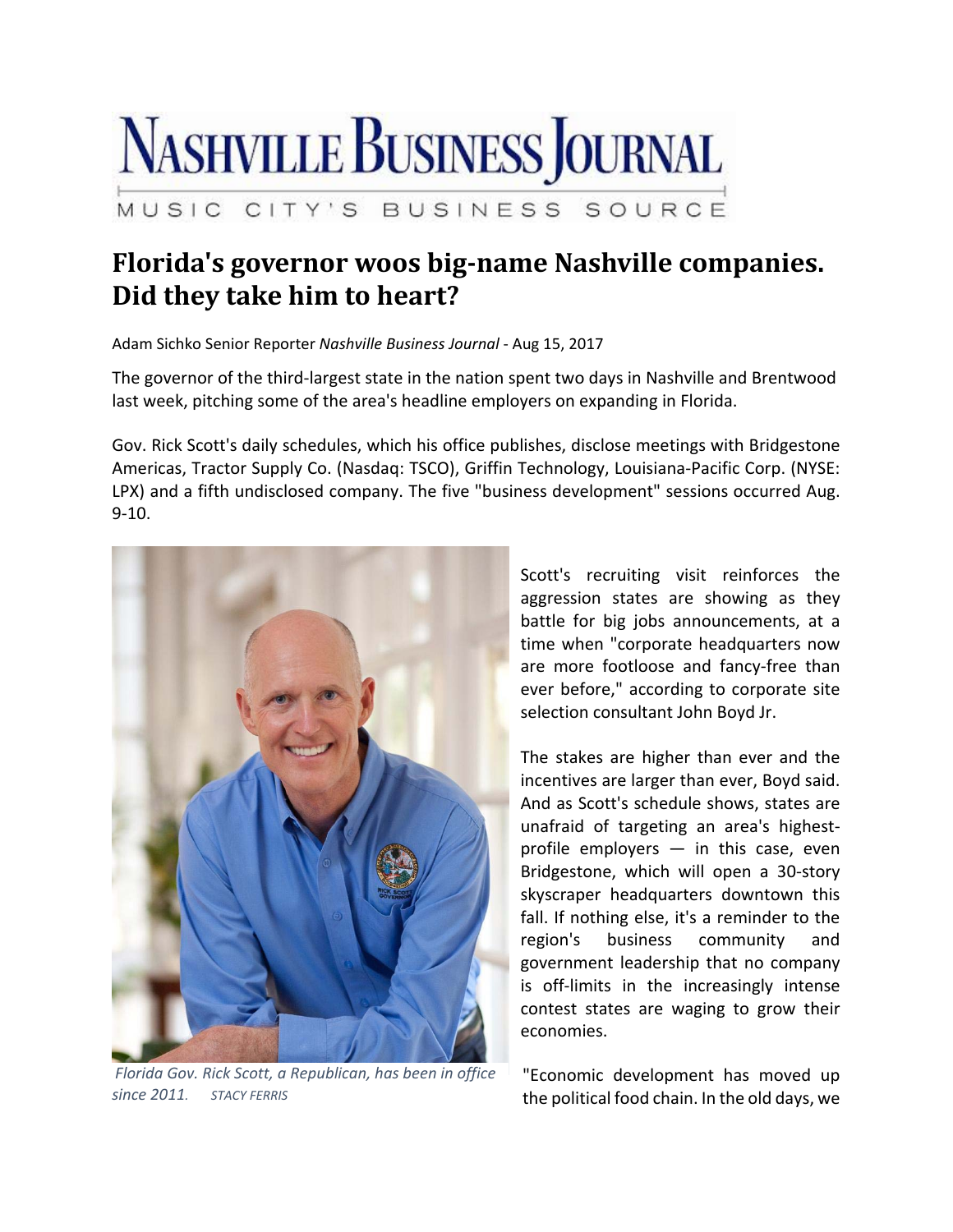would meet with county commissioners or a mayor to assess a community. Now, every governor is involved, and even members of Congress," said Boyd, principal of his 42‐year‐old firm based in Princeton, N.J.

In a statement, a spokesman for Scott said: "Governor Scott takes every opportunity to meet with businesses and convince them to move to Florida, including meetings with businesses in Tennessee last week. The governor will continue to find businesses across the country and world to recruit to move to our state."

The visit (which the Tampa Bay Times called "another raid for jobs") caught the attention of Williamson Inc., the county's combined chamber of commerce and economic development agency:

I brought up the governor's visit while meeting Monday with Scott Becker, a senior vice president at Nissan North America Inc. The automaker moved its headquarters from Los Angeles to Cool Springs in 2005 and now employs more than 10,000 people there and at a factory in Smyrna that cranked out almost 650,000 vehicleslast year. That output rivalsthe production of any auto plant on the continent. This year alone, Nissan has opened a workforce training center and a 1.5 million-square-foot addition to its massive Smyrna facility which the company has said will involve 1,000 new jobs.

Though the governor did not meet with Nissan on this trip, Becker said he wasn't surprised at the governor's direct outreach to others in town. That kind of prospecting happens several times a year to Nissan, Becker said, whether at its Cool Springs headquarters or at industry trade shows.

"They'll say, 'We know you haven't necessarily announced anything. We know at some point you'll be looking to expand and we'd love to be part of that conversation,' " Becker recalled. "A lot of states want a leg up."

"What do you tell them?" I asked Becker.

"We politely listen, and we take their card," he replied. He added: "We're very proud of the investments we've made in Middle Tennessee."

It's worth noting that Scott is the former CEO of another Nashville marquee name. He led Columbia/HCA, now known as HCA Healthcare, in the late 1990s when the company was under investigation for Medicare fraud.

At LP, which moved its corporate headquarters from Portland to Nashville in 2004, Gov. Scott and his chief of staff met with new CEO Brad Southern and senior vice president Mike Sims. The meeting lasted for less than 30 minutes, said company spokesman Mark Morrison.

"I'd say it was an informal meeting. It had nothing to do with recruiting, other than if we were going to expand our business, he encouraged us to look at Florida," Morrison said. LP, which